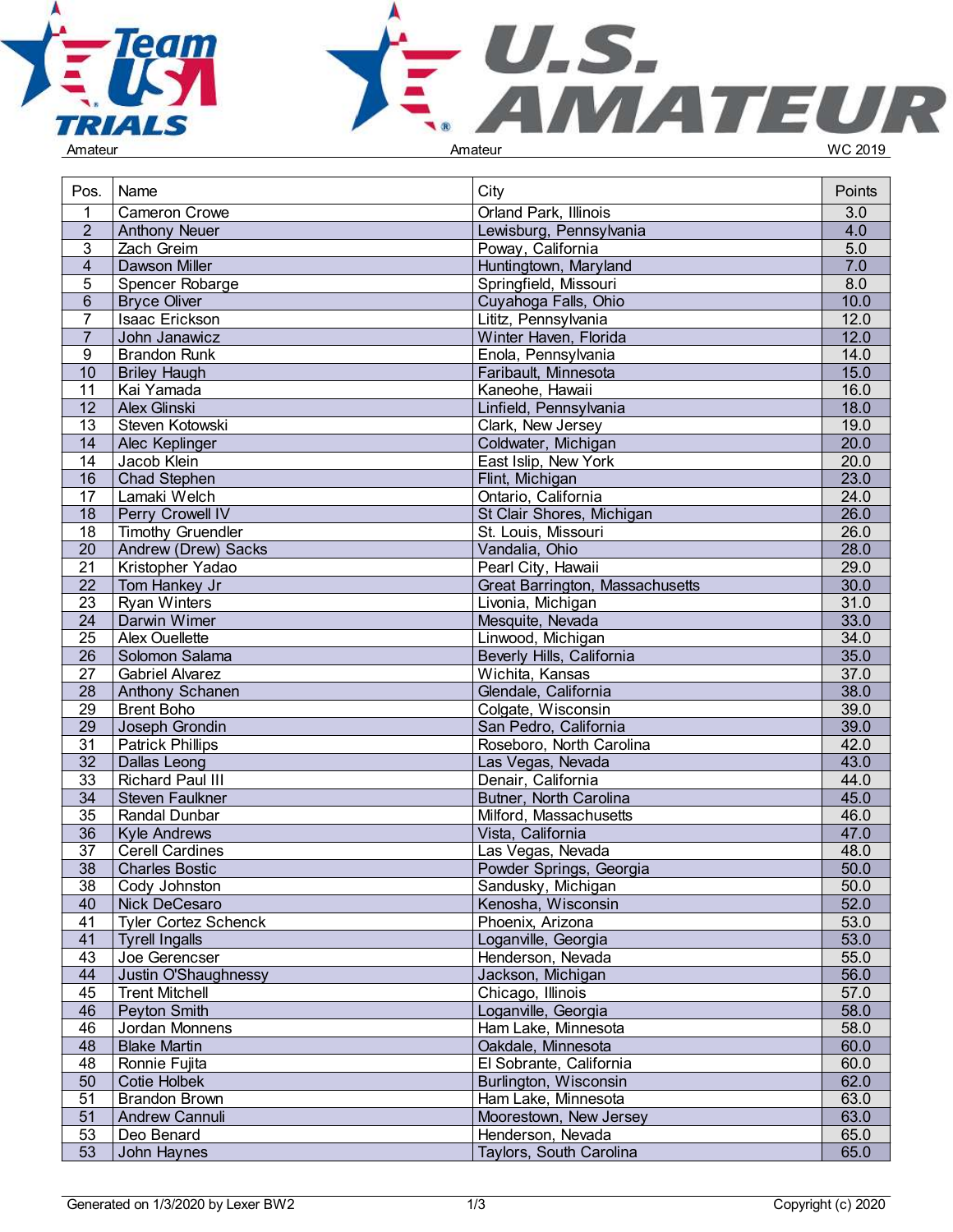



| Pos.            | Name                       | City                           | Points |
|-----------------|----------------------------|--------------------------------|--------|
| 55              | Zachary Mitchell           | Farmington, Minnesota          | 67.0   |
| $\overline{56}$ | Maxwell Roers              | Maple Grove, Minnesota         | 68.0   |
| 57              | <b>Brandon Dodge</b>       | Cedar Falls, Iowa              | 69.0   |
| 58              | Dakota Solonka             | Indianapolis, Indiana          | 70.0   |
| 58              | <b>Tyler Trombetta</b>     | Highland, Indiana              | 70.0   |
| 60              | Ashton Yamasaki            | Portland, Oregon               | 72.0   |
| 61              | <b>Brandon Bonta</b>       | Wichita, Kansas                | 74.0   |
| 61              | Michael Harmon Jr          | Rockledge, Florida             | 74.0   |
| 63              | Joshua Doneghy             | Marietta, Georgia              | 76.0   |
| 64              | <b>Harley Shene</b>        | San Jose, California           | 77.0   |
| 65              | <b>Kerry Martinez</b>      | Chandler, Arizona              | 78.0   |
| 66              |                            |                                | 79.0   |
|                 | Thomas McNeal              | Snohomish, Washington          |        |
| 67              | Zack Denton                | Waverly, Iowa                  | 80.0   |
| 68              | Joey Ocello                | Neptune, New Jersey            | 81.0   |
| 69              | <b>Kirk Mowl</b>           | Ormond Beach, Florida          | 82.0   |
| 69              | Adam Glickman              | New York, New York             | 82.0   |
| 71              | Dean Vargo                 | Willowwick, Ohio               | 84.0   |
| 72              | Zachary Singer             | <b>Buffalo Grove, Illinois</b> | 85.0   |
| 73              | Julian Michael Salinas     | Richmond, Texas                | 86.0   |
| 74              | Costa Gastouniotis         | Goleta, California             | 87.0   |
| 75              | <b>Brett Lloyd</b>         | Knightdale, North Carolina     | 89.0   |
| 75              | Jacob Dunnum               | La Crosse, Wisconsin           | 89.0   |
| 77              | Daniel Chin                | Daly City, California          | 91.0   |
| 78              | Logan Williams             | Anchorage, Alaska              | 92.0   |
| 78              | <b>Michael Mirabile</b>    | Coram, New York                | 92.0   |
| 80              | Alexander Hoffman          | Newark, Ohio                   | 94.0   |
| 81              | Ryan Carlisi               | Trenton, New Jersey            | 95.0   |
| 82              | Duncan Whitaker            | Poulsbo, Washington            | 96.0   |
| 83              | Kyle McGrath               | Davison, Michigan              | 98.0   |
| 84              | Terrance T J Rock          | Henderson, Nevada              | 100.0  |
| 85              | Matteo Cittadino           | Fairport, New York             | 101.0  |
| 85              | <b>Andrew Guba</b>         | Las Vegas, Nevada              | 101.0  |
| 87              | Jacob Frazier              | Vancouver, Washington          | 103.0  |
| 88              | Cody Stermer               | Richfield, Utah                | 104.0  |
| 89              | Ian Dohan                  | Tampa, Florida                 | 105.0  |
| 90              | <b>Chase Fernandez</b>     | Pearl City, Hawaii             | 106.0  |
| 91              | Darin Bloomquist           | Rhinelander, Wisconsin         | 108.0  |
| 91              | <b>Nathan Stubler</b>      | LaSalle, Illinois              | 108.0  |
| 93              | <b>Grant Oehler</b>        | Carmel, Indiana                | 110.0  |
| 94              | <b>Carter Milasinovich</b> | Macomb, Michigan               | 111.0  |
| 95              | Cody Larson                | Coon Rapids, Minnesota         | 112.0  |
| 96              | Killian Kilpatrick         | Erie, Pennsylvania             | 113.0  |
| 97              | Leoj Chin                  | Montclair, California          | 115.0  |
| 97              | <b>Brian Fink</b>          | New Port Richey, Florida       | 115.0  |
| 99              | Andrew Jensen              | Rockford, Illinois             | 117.0  |
| 100             | David Winters              | Livonia, Michigan              | 118.0  |
| 101             | <b>Anthony Desko</b>       | Kingwood, Texas                | 119.0  |
| 102             | Nickolas Freiberg          | Sparks, Nevada                 | 120.0  |
| 103             | James Bennett              | Huntingtown, Maryland          | 121.0  |
| 104             | Devin Dowdle               |                                | 122.0  |
| 105             |                            |                                | 123.0  |
|                 | Austin Schultz             | Valparaiso, Indiana            |        |
| 106             | <b>Blake Earnest</b>       | Wood River, Nebraska           | 124.0  |
| 107             | Silas Lira                 | Tampa, Florida                 | 125.0  |
| 107             | Jalen Mosley               | Cincinnati, Ohio               | 125.0  |